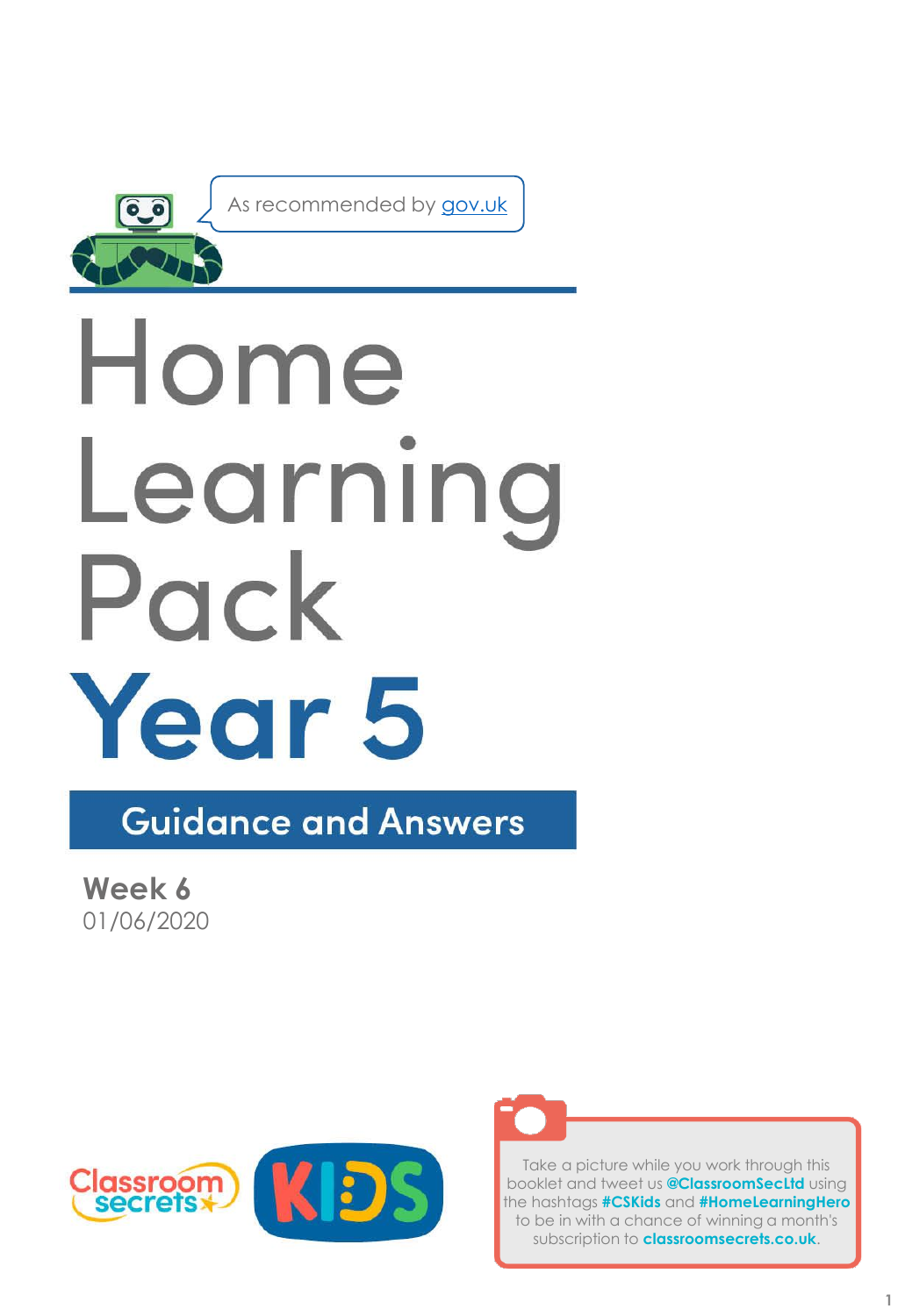# **Monday**

## **Maths – Multiply Unit Fractions by an Integer** (page 2)

An **integer** is a whole number, which is either positive or negative.

A **unit fraction** has a numerator of 1 and represents one part of the whole.

Question 1 – This question asks your child to match the calculations to the images and complete the answers. When multiplying unit fractions by an integer, the **denominator**  always remains the same and the **numerator** is multiplied by the whole number. For example:



one part out of four is shaded.

parts out of four is shaded.

Look carefully at the images to match the calculation and complete the answers. The correct answers are:





**Visit kids.classroomsecrets.co.uk for online games to support learning. Join our Group: Coronavirus Home Learning Support for Teachers and Parents**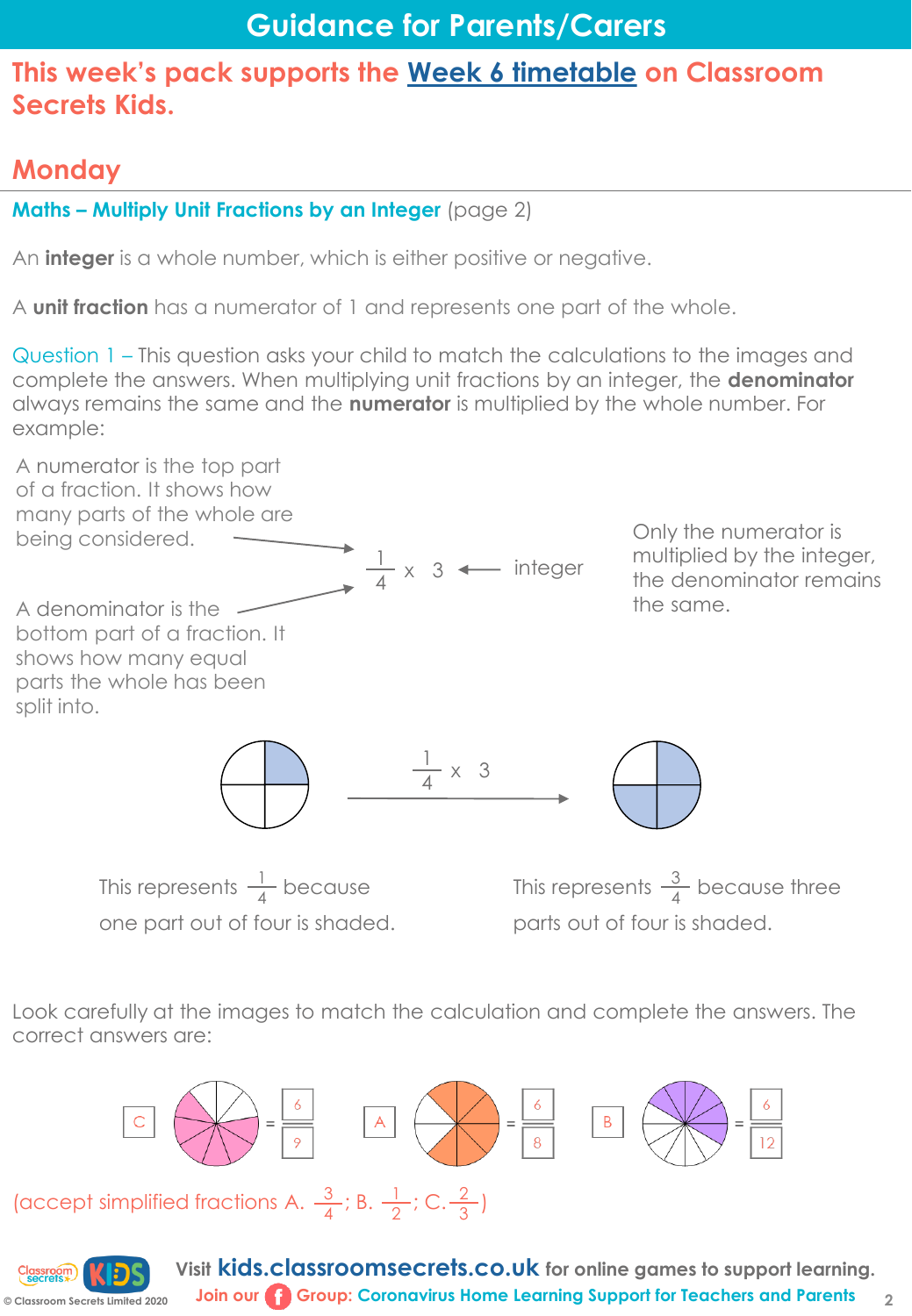# **Monday**

**© Classroom Secrets Limited 2020**

## **Maths – Multiply Unit Fractions by an Integer – continued (page 2)**

Question 2 – This question asks your child to circle the correct calculation. This question uses **bar models** to represent the fractions. **Bar models** show how numbers can be split into different parts, by splitting them into bars or boxes. **Bar models** can be used to solve a wide variety of calculations, showing the relationship between the whole model and the parts.



Look carefully at the images to decide if the calculation is correct. Circle the calculation that corresponds correctly to the image. The correct answer is: C is correct.

Question 3 – This question asks your child to read two character statements and decide who is correct, explaining their answer.

Complete the calculation  $\frac{1}{7}$  x 9 to decide which character is correct. The correct answer is: Debbie is correct because  $\frac{1}{7} \times 9 = \frac{9}{7} \cdot \frac{9}{7}$  is equivalent to  $1\frac{2}{7}$ .  $\frac{9}{7}$  is equivalent to 1  $\frac{2}{7}$ 7  $\frac{1}{7}$  x 9 =  $\frac{9}{7}$ 7 7

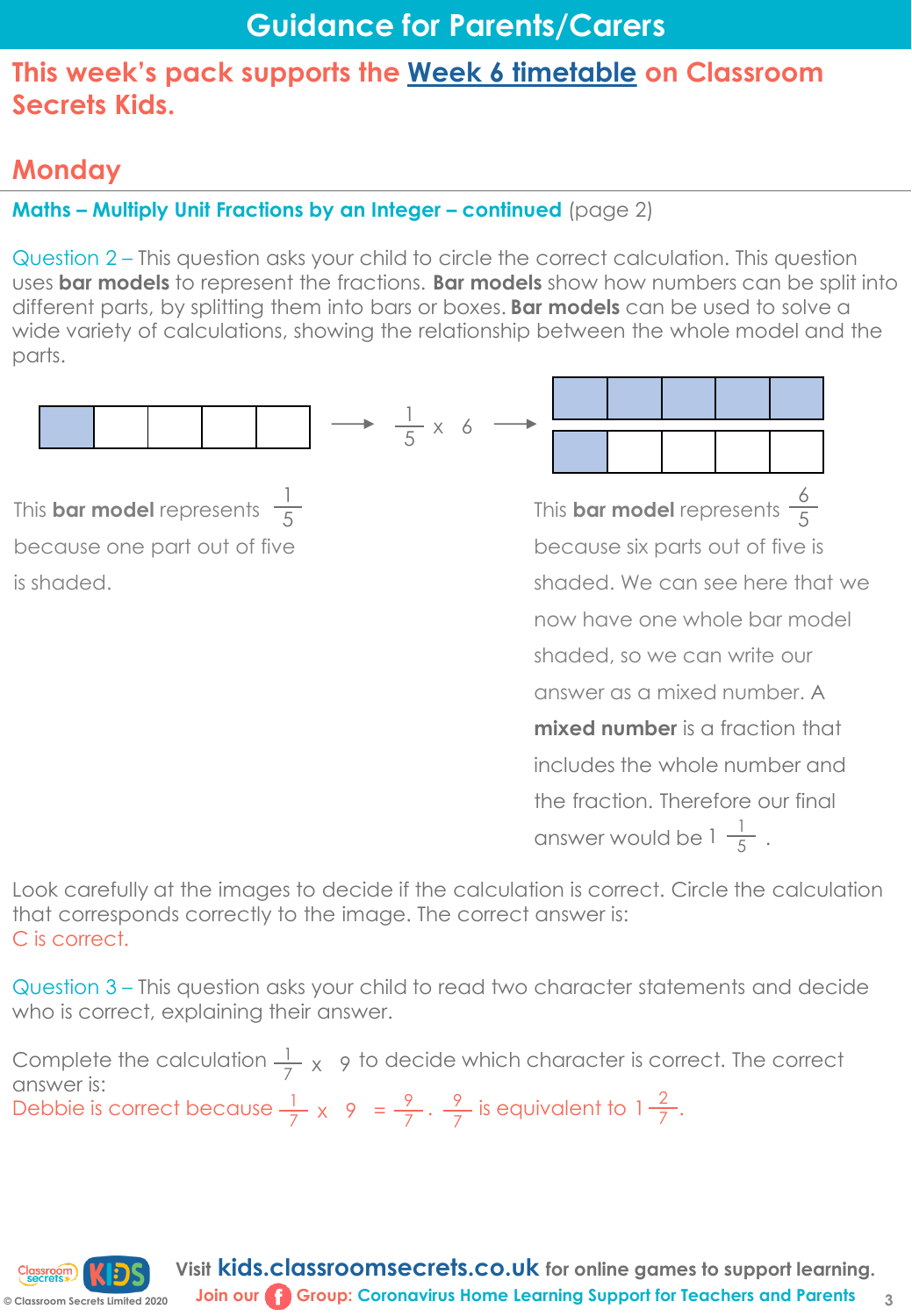# **Monday**

**Maths – Multiply Non-Unit Fractions by an Integer** (page 3)

A **non-unit fraction** has a numerator of more than 1 and represents more than one part of the whole. It is always less than one whole.

An **integer** is a whole number, which is either positive or negative.

Question 1 – This question asks your child to identify the missing numbers in the calculations. The images in this question are represented using a **bar model** (for a recap on bar models, refer to page 3).



Use the bar models to complete the missing numbers in the calculations. The correct answers are:

A.  $\frac{2}{3}$  x 5 = 3 $\frac{1}{3}$  B.  $3 \times 9 - 9$  3  $\frac{2}{9} \times 8 = 1 \frac{7}{9}$ 9 <sup>1</sup> 9 1 9

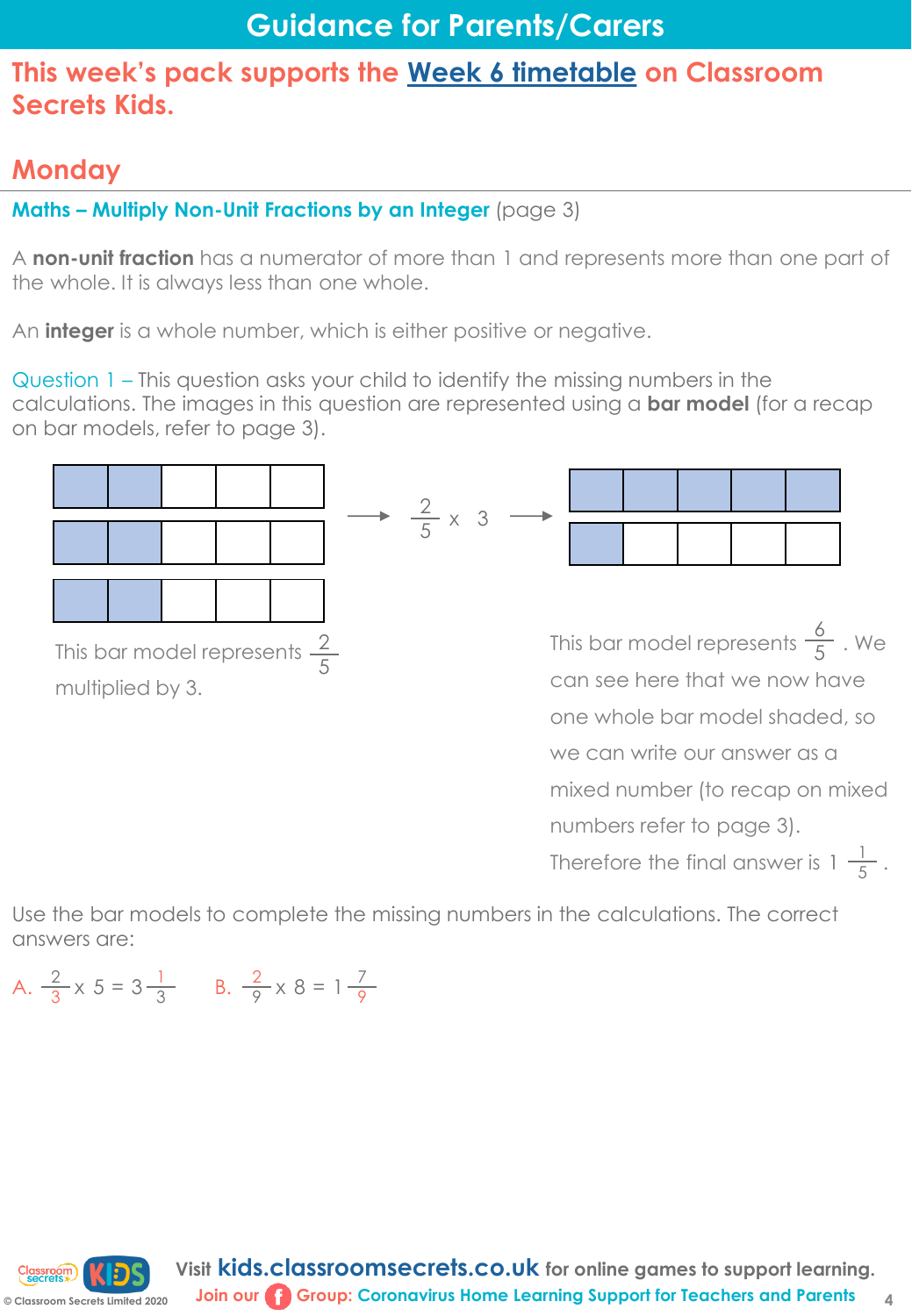# **Monday**

**Maths – Multiply Non-Unit Fractions by an Integer – continued (page 3)** 

Question 2 – This question asks your child to complete the calculations and then sort the letters into the Venn Diagram. A **Venn diagram** consists of overlapping circles and can be used to sort sets of data. The data might fit into one category (circle) or into the overlapping area if it fits into more than one category.

Complete the calculations and then sort the letters into the Venn Diagram. The correct answers are:



Question 3 – This question asks your child to use the clues to work out what Eduardo's fraction is. Your child may need to break the clues up into steps:

1. Consider the denominator (it must be single digit)

2. Write down equivalent fractions to  $\frac{3}{4}$ .

3. Try different options of fractions that when you multiply by 3, equal an equivalent fraction of  $\frac{3}{4}$ .

4. Try different options of fractions that when you multiply by 5, it will equal a mixed number.

**5**

Read the clues carefully to work out what Eduardo's fraction could be. The correct answer is:

Eduardo's fraction is  $\frac{2}{2}$ . 8

## **English – Synonyms and Antonyms** (page 4)

**Synonyms** are words that have the same meaning. For example: Unhappy is a synonym of sad.

**Antonyms** are words that have an opposite meaning. For example: Cold is an antonym of warm.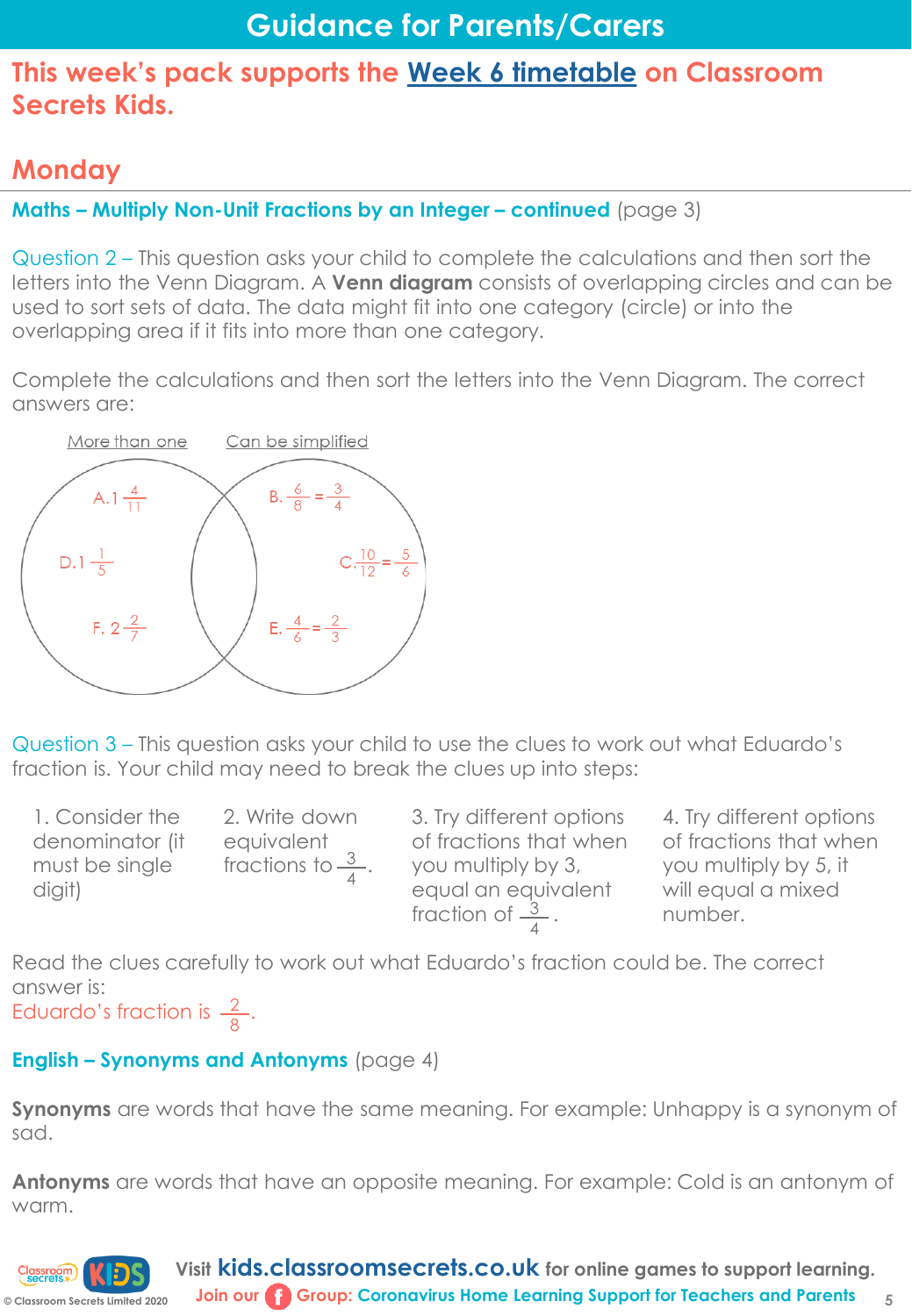# **Monday**

## **English – Synonyms and Antonyms** (page 4)

Question 1 – This question asks your child to identify the words that are a synonym or an antonym of 'difficult'.

Look at the three options carefully. Any that have the same meaning as 'difficult' can be identified as a synonym. Any that have the opposite meaning of 'difficult' can be identified as an antonym. The correct answers are: Synonyms: hard, tricky Antonyms: easy

Question 2 – This question asks your child to identify if each word it the table is a synonym of, an antonym of, or unrelated to the word 'strange'. Your child is asked to complete the table by marking with an 'X' the correct places in the table.

Look at the three options carefully. For each one, decide whether it is a synonym, antonym or unrelated to the word 'strange' and mark your choice with an 'X'. The correct answers are: odd: synonym cold: unrelated normal: antonym

Question 3 – This question asks your child to write a synonym and antonym of the word 'complete'.

Consider the meaning of the word 'complete' and write a synonym and antonym for it. The correct answers are: There are a variety of correct answers here, for example: synonyms – finish, whole, done antonyms – incomplete, lacking, partial

Question 4 – This question asks your child to circle the pair of synonyms and their antonym in the given paragraph.

Read the paragraph carefully and circle the two synonyms and their antonym. The correct answers are: Synonyms: arriving, coming Antonym: going

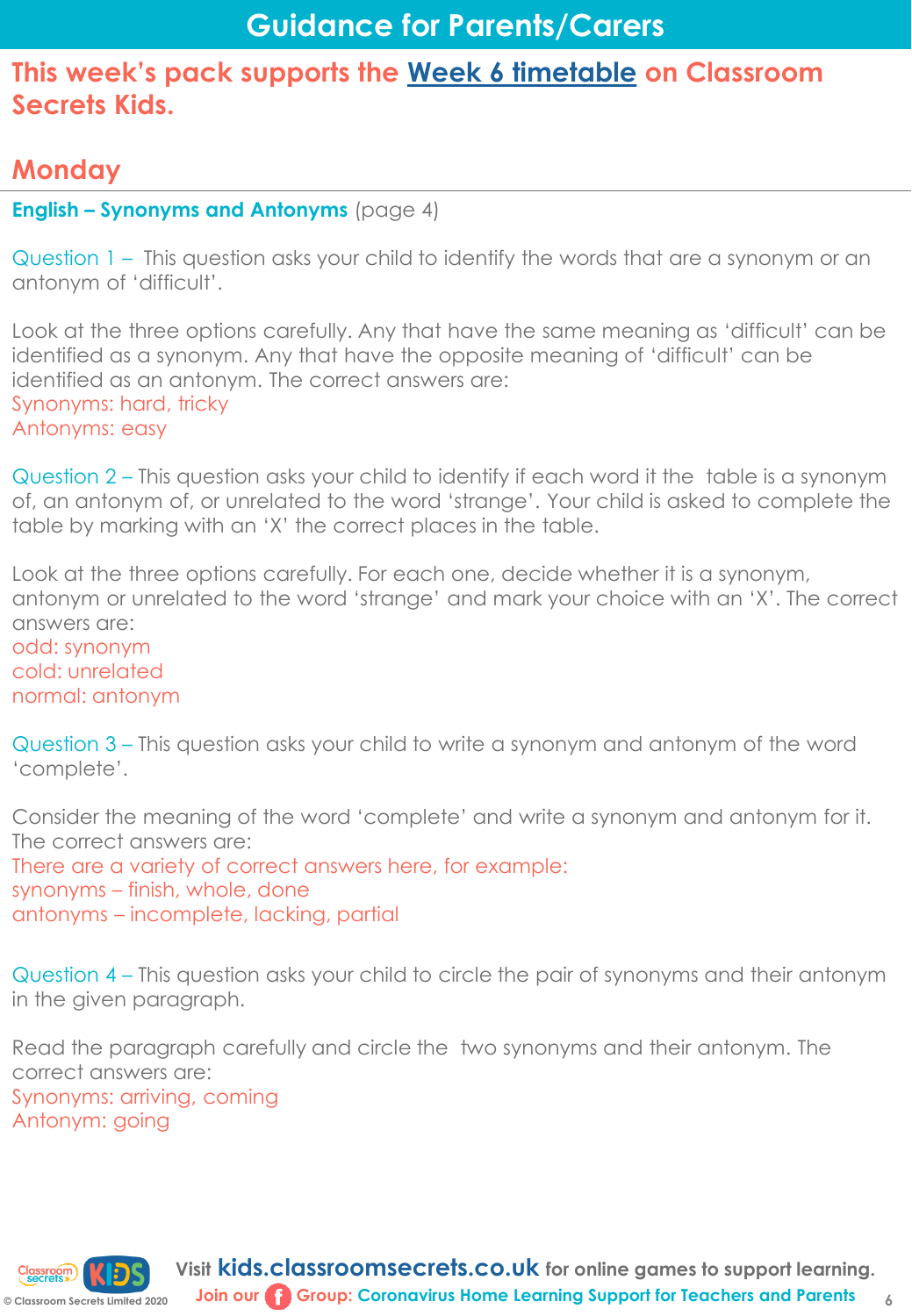# **Monday**

**English – Synonyms and Antonyms – continued** (page 4)

Question 5 – This question asks your child to state whether Dirk is correct and prove it.

Read Dirk's statement and decide whether he is correct. State your choice and explain your answer. The correct answer is: No, because there are other words for which 'sad' is a synonym e.g. gloomy, downcast.

Question 6 – This question asks your child to rewrite the sentence twice: once changing the underlined word for a synonym and once for an antonym.

Consider the meaning of the word 'continue'. Rewrite the sentence by changing the word 'continue' for a synonym of it. Then rewrite the sentence again, but this time change the word 'continue' for an antonym of it. The correct answers are: Accept any contextually appropriate synonym e.g. carry on, resume and antonym e.g. stop, cease.

Question 7 – This question asks your child to state whether or not changing the word 'inactive' to 'lively' in the sentence alters the meaning and explain their answer.

Read the sentence and consider the meaning of the word 'inactive' in the context it is given. Now re-read the sentence, replacing the word 'inactive' to 'lively'. Decide if the meaning of the sentence has now changed, and explain your answer by stating how the meaning has changed. The correct answer is:

Yes. 'lively' is an antonym of 'inactive', so its use reverses the meaning of the sentence.



**7**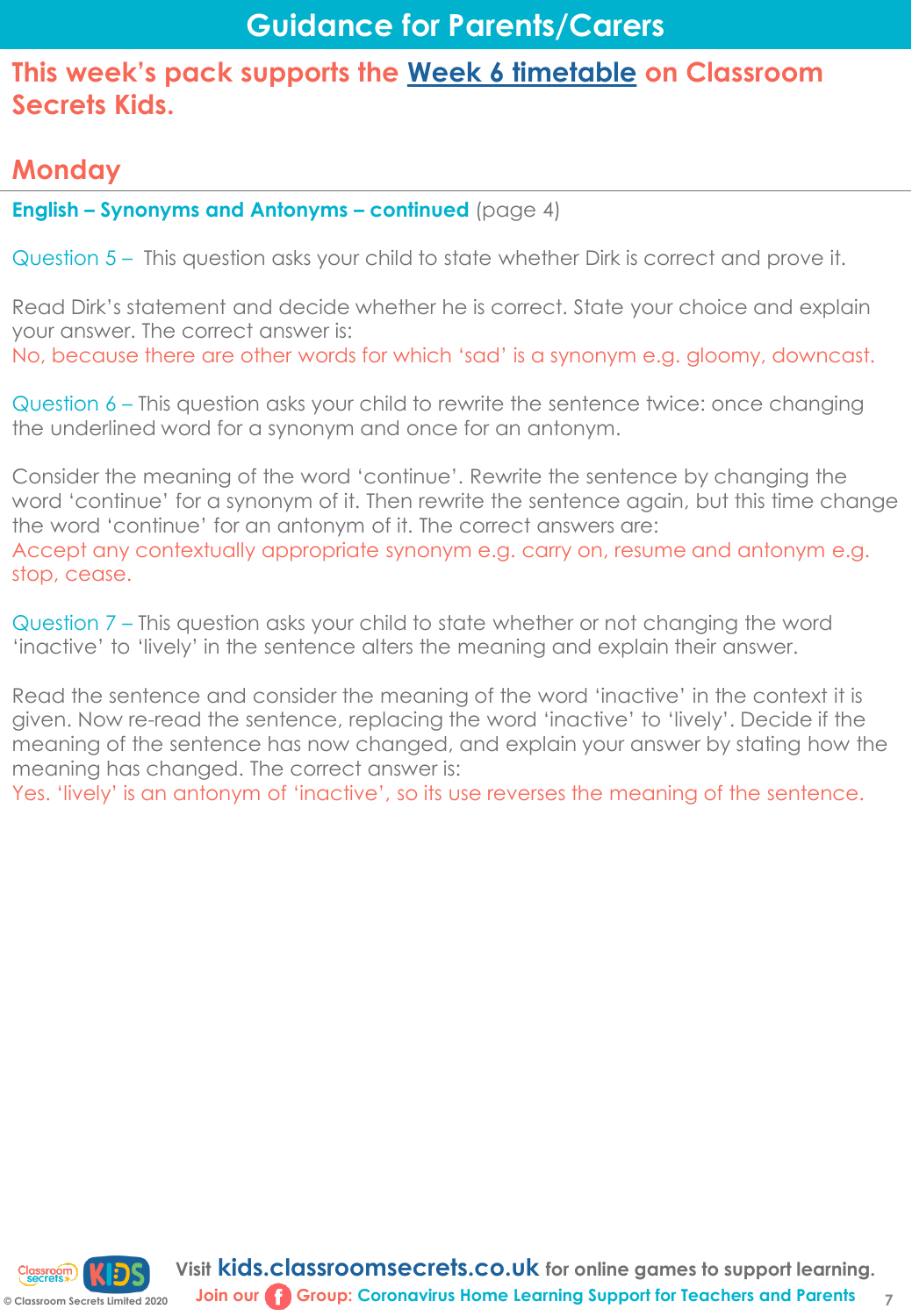# **Tuesday**

**Maths – Multiply Mixed Numbers by Integers** (page 5)

A **mixed number** is a fraction that includes the whole number and the fraction.

An **integer** is a whole number, which is either positive or negative.

Question 1 – This question asks your child to write and complete the multiplication sentence that matches the image. When multiplying a mixed number by an integer, there are multiple steps.



This image represents

the mixed number 2  $\frac{3}{4}$ 4



To calculate 2 x 2  $\frac{3}{4}$  we can use the image to multiply the integers first. In this case it is 2 x 2 which equals 4. 4

Next we multiply the integer by the fraction 2 x  $\frac{3}{4}$  which equals  $\frac{6}{4}$ . We can now convert this to a mixed number;  $1\frac{2}{4}$  or  $1\frac{1}{2}$  (because  $\frac{2}{4}$  is equivalent to  $\frac{1}{6}$ ). 4 6 4  $\frac{2}{4}$  or 1  $\frac{1}{2}$ 2 2 4 1 2

Finally we add our two answers together.  $4 + 1 \frac{1}{2} = 5 \frac{1}{2}$ .  $1\frac{1}{2} = 5\frac{1}{2}$ 2

Carefully look at the image given in Question 1. Write the calculation that is represented by the image and then complete the calculation. The correct answer is:

 $2\frac{7}{11} \times 3 = 7\frac{10}{11}$  $11^{\circ}$  11

**© Classroom Secrets Limited 2020**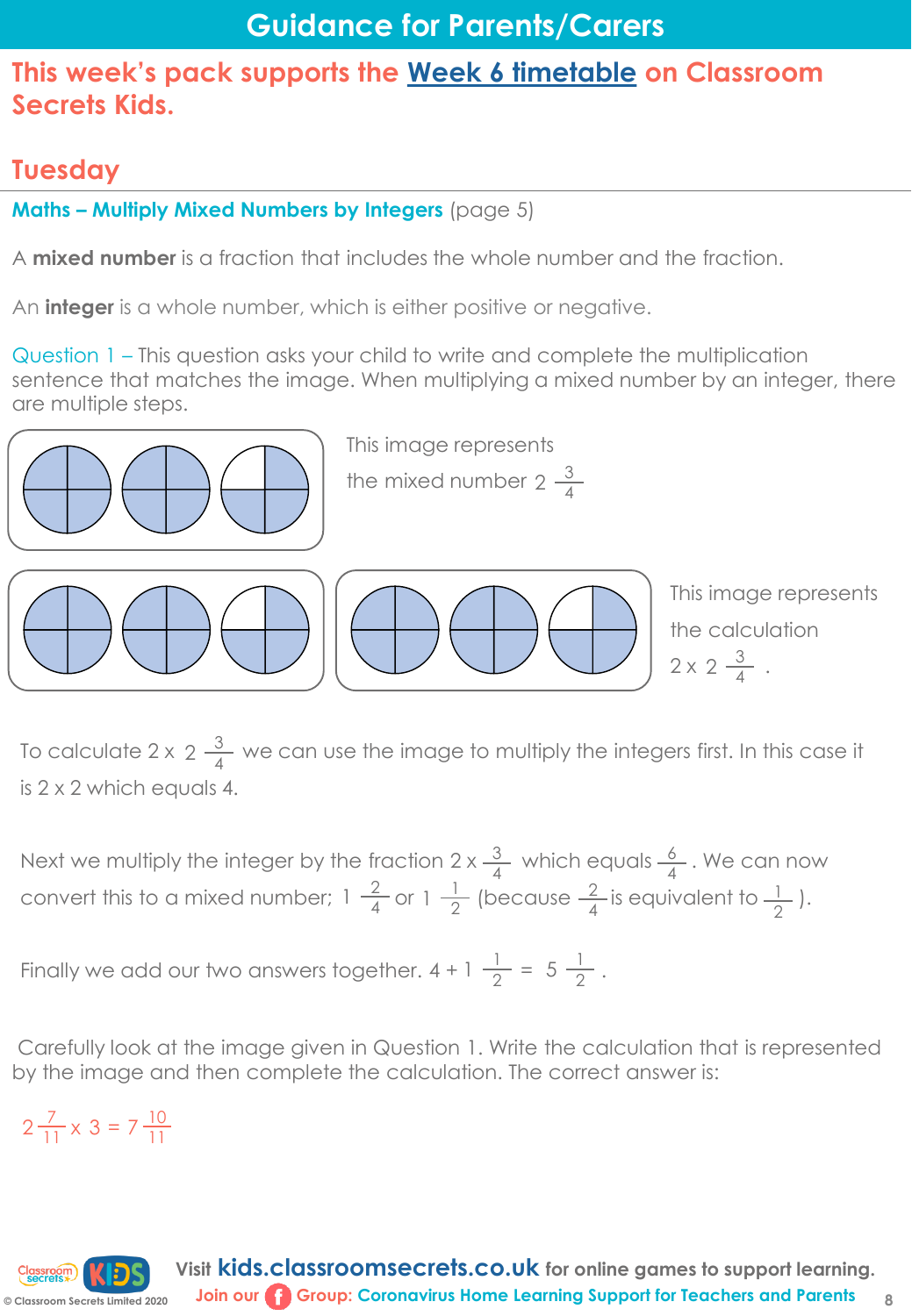# **Tuesday**

## **Maths – Multiply Mixed Numbers by Integers – continued** (page 5)

Question 2 – This question asks your child to complete the statement using **<, > or =. > < =**  are comparison symbols used to represent more than (>), less than (<) and equal to (=).

Carefully look at the images given. They are represented by **bar models** (for a recap on bar models refer to page 3). Complete each calculation and then compare the two answers by choosing and inserting the correct symbol. The correct answer is: >

Question 3 – This question asks your child to use the digit cards given to complete the calculation. **Digit cards** refers to a physical resource which can be used to create numbers. The digits 0 to 9 are written on individual cards (or paper) and can be ordered to make different numbers. They are especially useful when investigating the value of digits within a number on a place value chart.

Place three of the digit cards into the missing parts of the calculation to make the calculation correct. Your child may need to try various options until they get the correct one. They may prefer to make the digit cards with paper so that they can move them into different parts to try various calculations. The correct answer is:

$$
1\frac{3}{7} \times 4 = 5\frac{5}{7}
$$

## **English – Using Semi-colons to Mark Boundaries** (page 6)

A **semi-colon ( ; )** is used to separate a list when commas are used as part of the objects in the list. A semi-colon can also be used to join two independent clauses which are closely linked or related.

Question 1 – This question asks your child to match the independent clauses that can be joined together with a semi-colon. A **clause** contains a subject and a verb. For example: The child ran. 'The child' is the subject and 'ran' is the verb. There are **main clauses** and **subordinate clauses**.

Read each sentence carefully and match one sentence from the left column, to the best related sentence on the right column. Match them by drawing a line from one to the other. The correct answer is: A. 3; B. 2; C. 1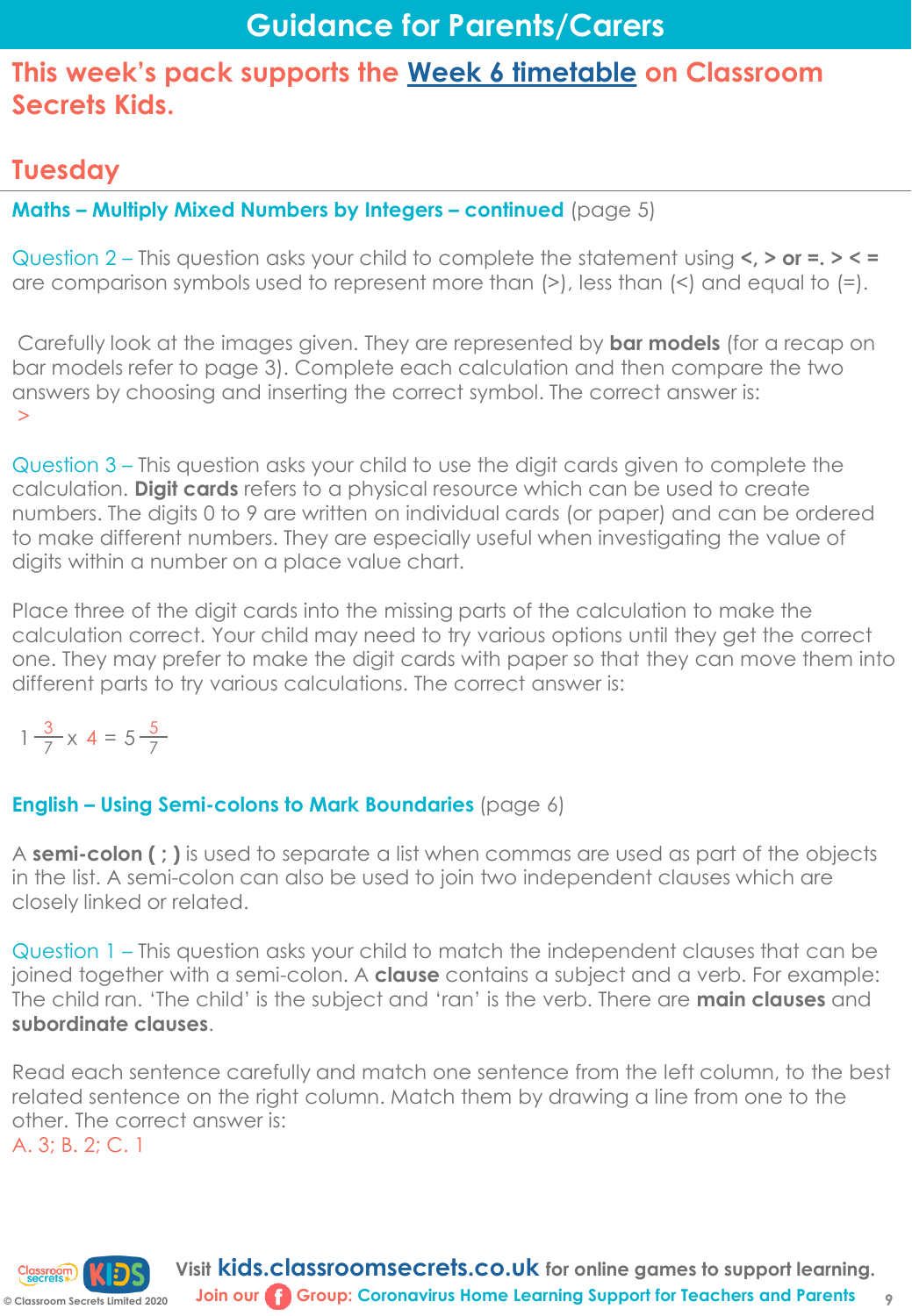## **Tuesday**

**English – Using Semi-colons to Mark Boundaries – continued** (page 6)

Question 2 – This question asks your child to circle the **coordinating conjunction** in each sentence that can be represented with a **semi-colon**. A **coordinating conjunction** is a word used to join two main clauses together in a sentence. The main clauses must make sense on their own. There are seven coordinating conjunctions: for, and, nor, but, or, yet, so.

Read each sentence carefully. Circle the **coordinating conjunction** that can be replaced with a **semi-colon**. The correct answer is: A. but; B. and; C. and

Question 3 – This question asks your child to rewrite the sentences, making sure they are punctuated correctly.

Read each sentence carefully and consider where the separate clauses are. Rewrite the two clauses within the sentence using a semi-colon to join them. Consider the other punctuation as well, ensuring that you use all necessary punctuation to make the sentence correct. The correct answer is:

A. The mouse stared at me with wide, frightened eyes; he was trapped in a corner and had no means of escape.

B. Behind the forest, there is a patch of land that is forbidden to visit; I desperately want to go and explore it.

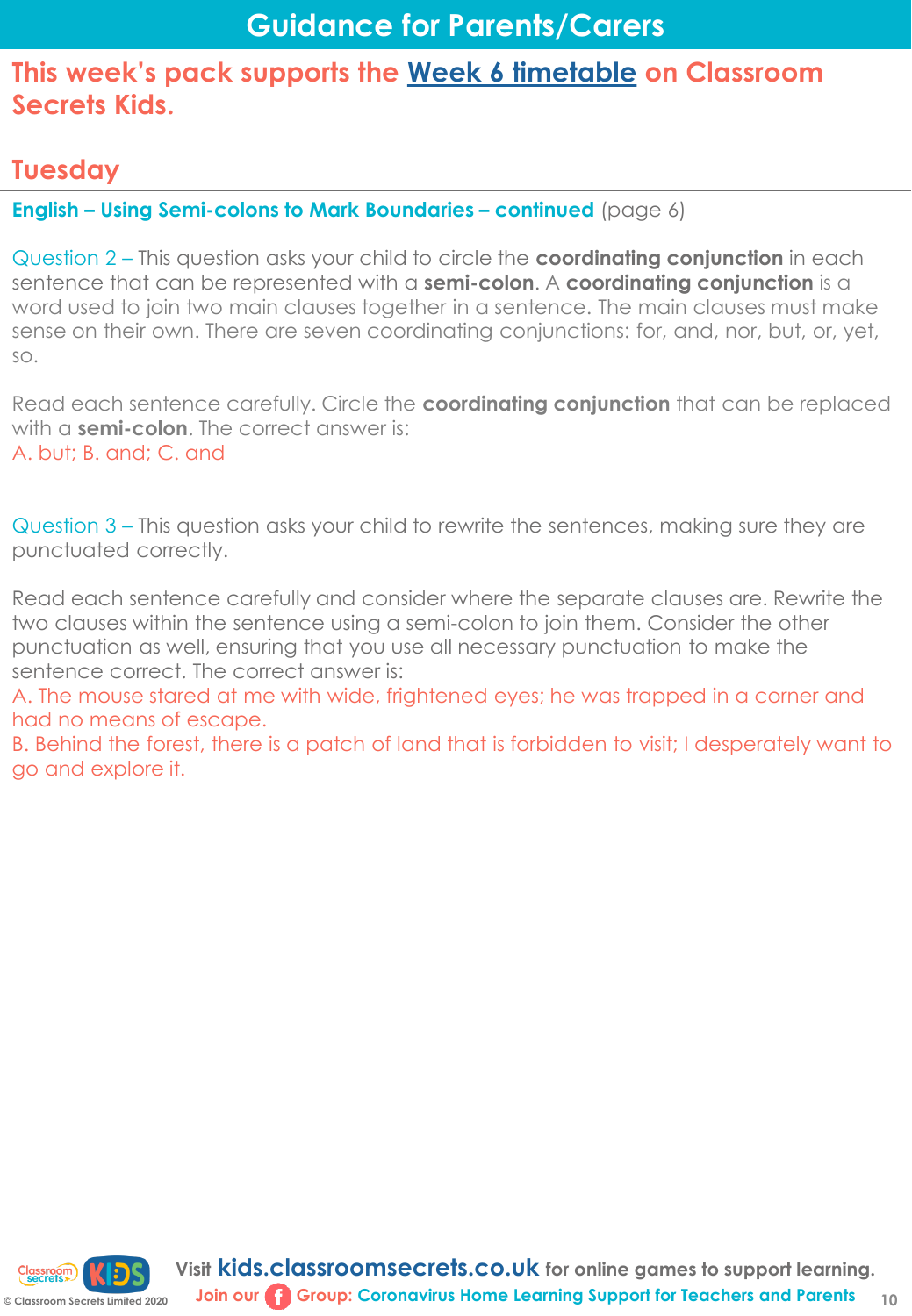## **Wednesday**

## **Maths – Problem Solving with Fractions** (page 7)

Question 1 – This question asks your child to solve the problem based on multiplying a unit fraction by an integer (to recap on this skill refer to page 2). Your child will need to use their knowledge of **equivalent** fractions to solve the problem. **Equivalent** means equal in value. For example, equivalent fractions may use different numerators and denominators, but represent the same part of a whole.



Read the problem carefully. Complete the two calculations based on the problem given. Then compare the two answers to decide if Jasmine is correct. State your answer and prove it by showing your calculation. The correct answer is:

Jasmine is incorrect as  $\frac{1}{4}$  x 5 =  $\frac{5}{4}$  and  $\frac{1}{12}$  x 4 =  $\frac{4}{12}$ . (If you use your knowledge of equivalent fractions,  $\frac{5}{4} = \frac{10}{12}$ . Therefore Tom cycles further than Jasmine because .  $6 \times 9 = 6$  $\frac{1}{12}$  x 4 =  $\frac{4}{16}$  $12 \wedge 7 = 12$  $\frac{10}{12}$  is greater than  $\frac{4}{12}$ 

Question 2 – This question asks your child to use the **digit cards** to solve the calculation in two different ways (to recap on digit cards refer to page 9). Your child will need to use their knowledge of multiplying non-unit fractions by an integer. To recap on this skill, refer to page 4.

Place four of the digit cards into the missing parts of the calculation to make the calculation correct. Each digit card can only be used once in each calculation. Your child may need to try various options until they get the correct one. They may prefer to make the digit cards with paper so that they can move them into different parts to try various calculations. The correct answers are:

 $\frac{3}{11}$  x 5 = 1  $\frac{4}{11}$  and  $11 - 11$  $\frac{3}{11}$  x 6 = 1 $\frac{7}{11}$  $11 - 0 - 11$ 

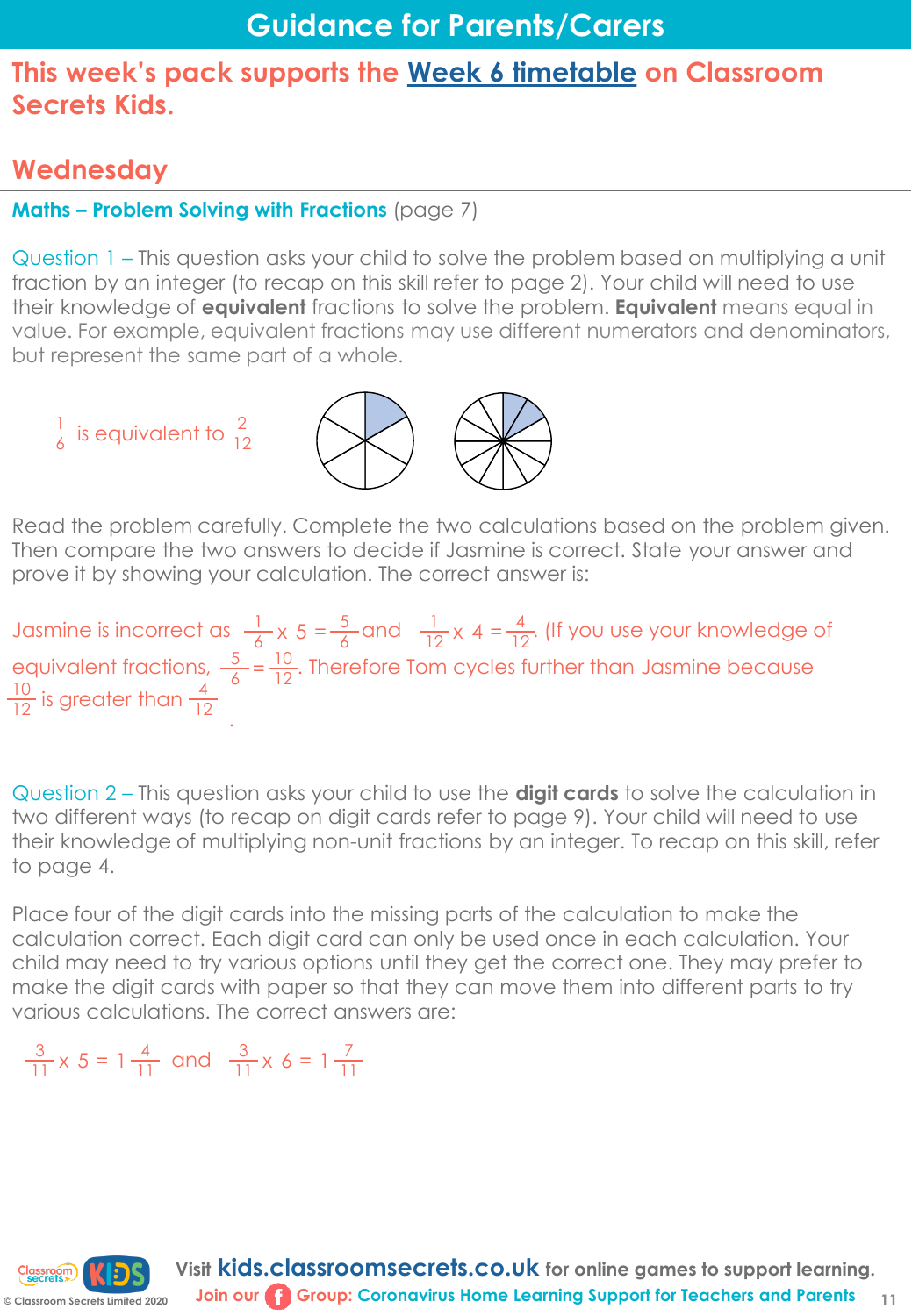## **Wednesday**

#### **Maths – Problem Solving with Fractions – continued** (page 7)

Question 3 – This question asks your child to calculate the missing integer of two calculations. The integer is the same for both. This question requires your child to apply the skill of multiplying a mixed number by an integer. To recap on this skill, refer to page 8.

Carefully study the two calculations. Consider the integers, and what the first integer may have been multiplied by to total a number that is near to the integer in the answer as a way of estimating. Solve the calculations you have estimated to see if you are correct. The correct answer is:

3 is the missing integer.

#### **English – Subordinating Conjunctions** (page 8)

A **conjunction** is a word used to join two clauses. There are different kinds of conjunction such as for time (e.g. after), place (e.g. where) and cause (e.g. because).

A **clause** contains a subject and a verb. For example: The child ran. 'The child' is the subject and 'ran' is the verb. There are main clauses and subordinate clauses.

A **main clause** is a group of words that make sense on their own. It has a subject (the person or thing that does an action) and verb (the action). For example, Adam eats bananas.

A **subordinate clause** contains a subject and a verb, but it does not make sense on its own. It needs to be attached to a main clause. For example: I read books when I have free time.

A **subordinating conjunction** is a conjunction that introduces a subordinating clause, for example although, because.

Question 1 – This question asks your child to circle the **subordinating conjunction** in the sentence.

Read the sentence carefully. Circle the **subordinating conjunction** in the sentence. The correct answer is: Although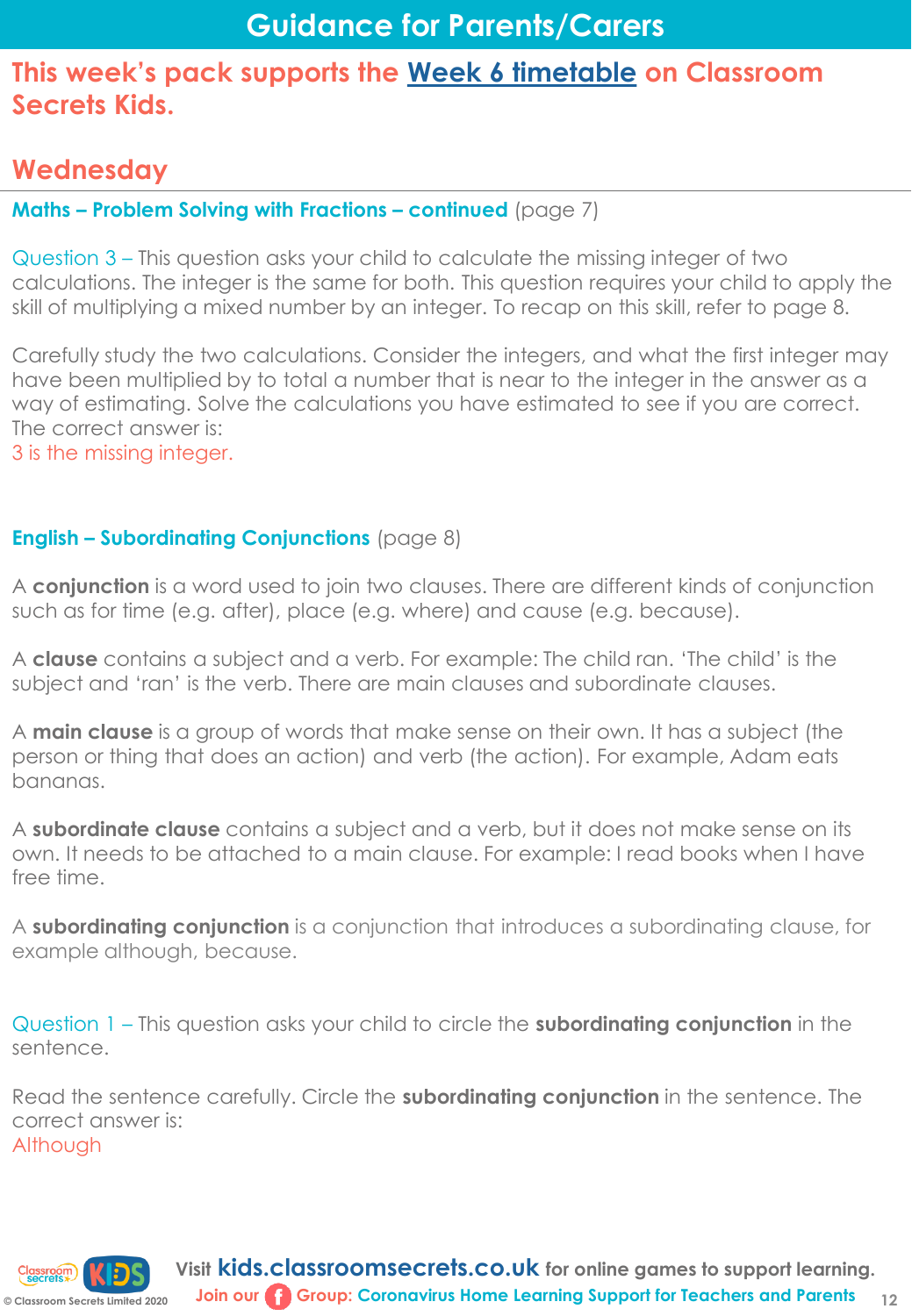## **Wednesday**

**English – Subordinating Conjunctions – continued** (page 8)

Question 2 – This question asks your child to consider if the underlined words in two sentences are **subordinating conjunctions** and answer true or false.

Read the sentence carefully and consider if the underlined words are **subordinating conjunctions**. Write true if you identify that they are, or false if you identify them not to be. The correct answer is:

False, 'and' is not a subordinating conjunction; true

Question 3 – This question asks your child to choose the most likely **subordinating conjunctions** to complete the sentences.

Read each sentence carefully and consider the most suitable **subordinating conjunction**  that will fit into the gap. Write your choice on the line provided within each sentence. The correct answers are: before; although

Question 4 – This question asks your child to state which sentence has a **subordinating conjunction**.

Read each sentence carefully and choose the sentence which has a **subordinating conjunction**. Answer by writing your choice: 1, 2 or 3. The correct answer is: 2

Question 5 – This question asks your child to write two sentences using two different **subordinating conjunctions**. One sentence must start with a **subordinating conjunction**.

Using 'the roads were busy' as a starting point, write two sentences with two different **subordinating conjunctions.** One sentence must start with a **subordinating conjunction**. There are a variety of correct answers here, for example: The roads were busy because it was rush hour. Due to the terrible weather, the roads were busy.

Question 6 – This question asks your child to rewrite each pair of sentences as one sentence that starts with a **subordinating conjunction.** 

For each pair of sentences, rewrite them as one sentence with a **subordinating conjunction** at the beginning. The correct answers are: There are a variety of correct answers here, for example: If it is sunny, I will wear sunscreen. Before the tide came in, we left the beach.

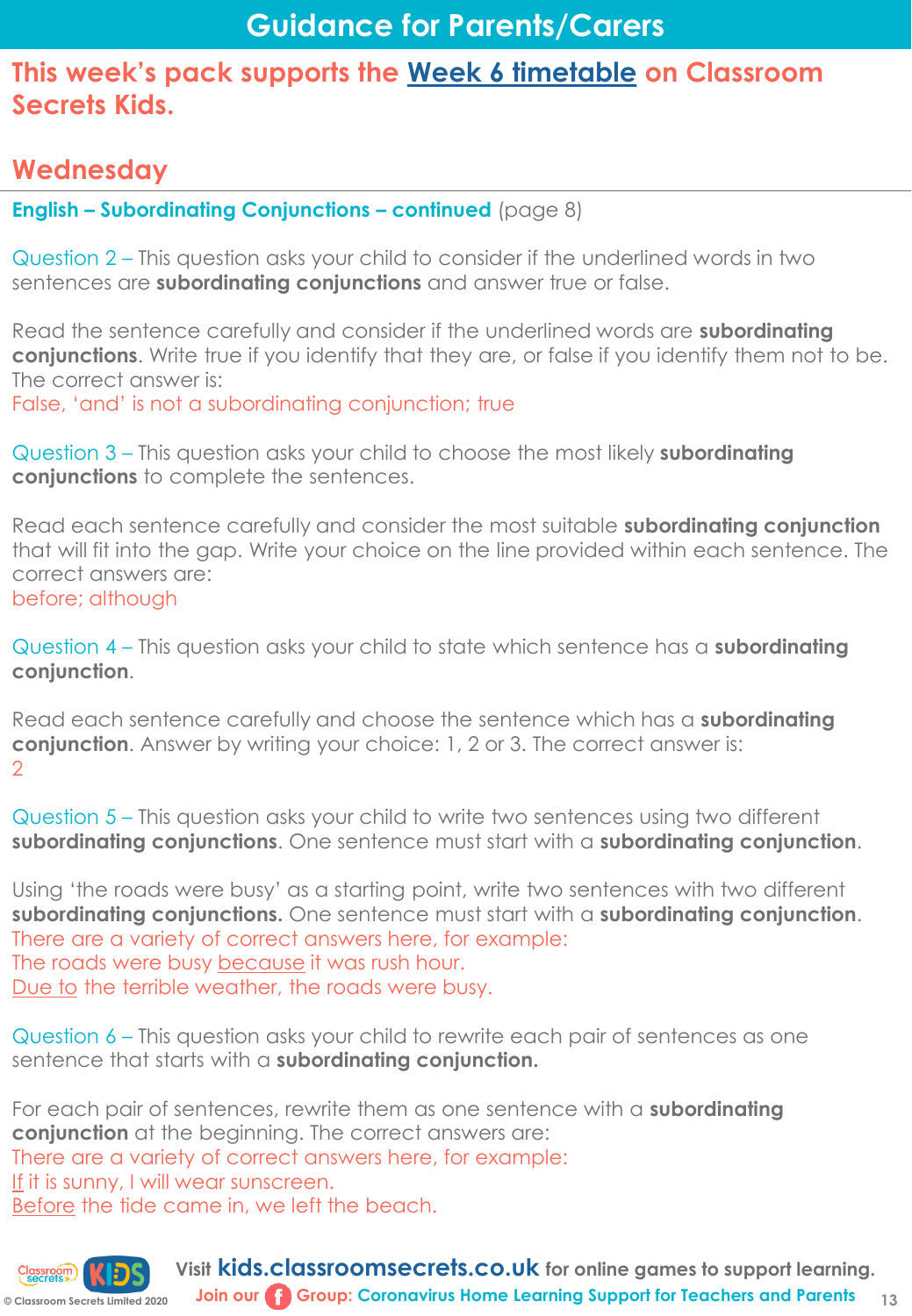## **Wednesday**

**English – Subordinating Conjunctions – continued** (page 8)

Question 7 – This question asks your child to state whether the underlined **clause** is a **main clause** or a **subordinating clause**.

Read the sentence carefully and decide whether the underlined **clause** is a **main clause**  or a **subordinating clause**. Explain your answer. The correct answer is: "We bought a bucket and spade" is the main clause because it makes sense as a sentence on its own.

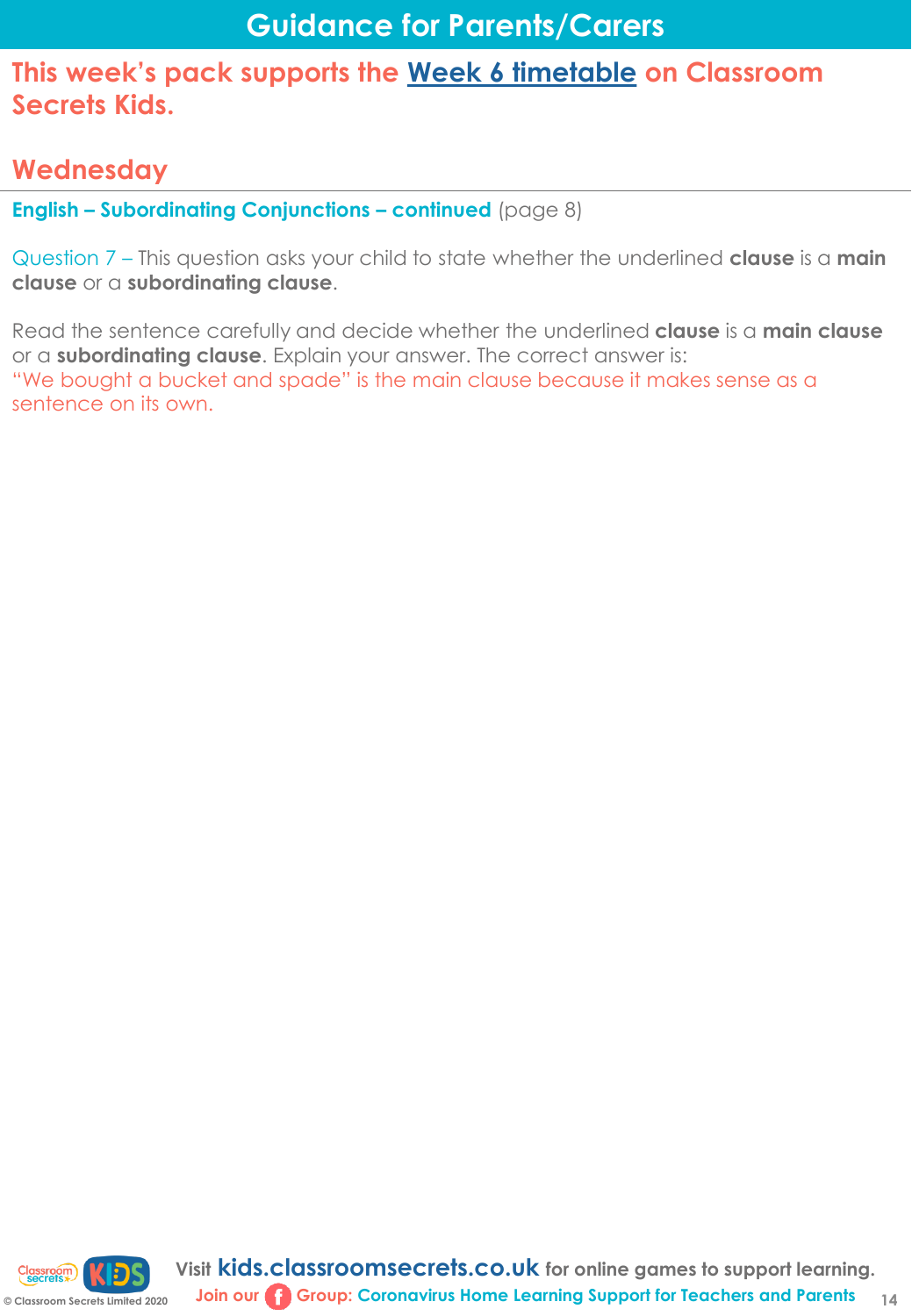## **Thursday**

## **Maths – Fractions of Amounts in Contexts** (page 9)

Question 1 – This question asks your child to tick the calculation which matches the image. The image shows a 1 metre length ruler. There are 100 centimetres (cm) in 1 metre (m). The ruler has a scale of 10cm intervals, which are then divided into a scale of 1cm intervals. There is a **bar model** shown on the ruler (to recap on **bar models** refer to page 3).

Look at the image of the ruler and the **bar model** which shows two out of five parts shaded. Tick the calculation that matches the image. The correct answer is: B

Question 2 – This question asks your child to complete the calculation and **bar model** for the amount of money shown.

Count the total amount of money shown. Complete the bar model by placing the total amount of money in the top row, and then dividing it equally in the bottom rows. Use your completed bar model to complete the calculation. The correct answer is:



Question 3 – This question asks your child to consider a character's statement and decide if he is correct, explaining your answer.

Complete the calculations to calculate the amount that each character has drunk. Use this information to decide whether Mason is correct, and explain your answer using your method. The correct answer is:

Mason is incorrect. He has  $\frac{5}{6}$  of 320ml which is 200ml. Lara has  $\frac{3}{6}$  of 560ml which is 210ml, so Lara has drunk juice more than Mason. 8 3 8

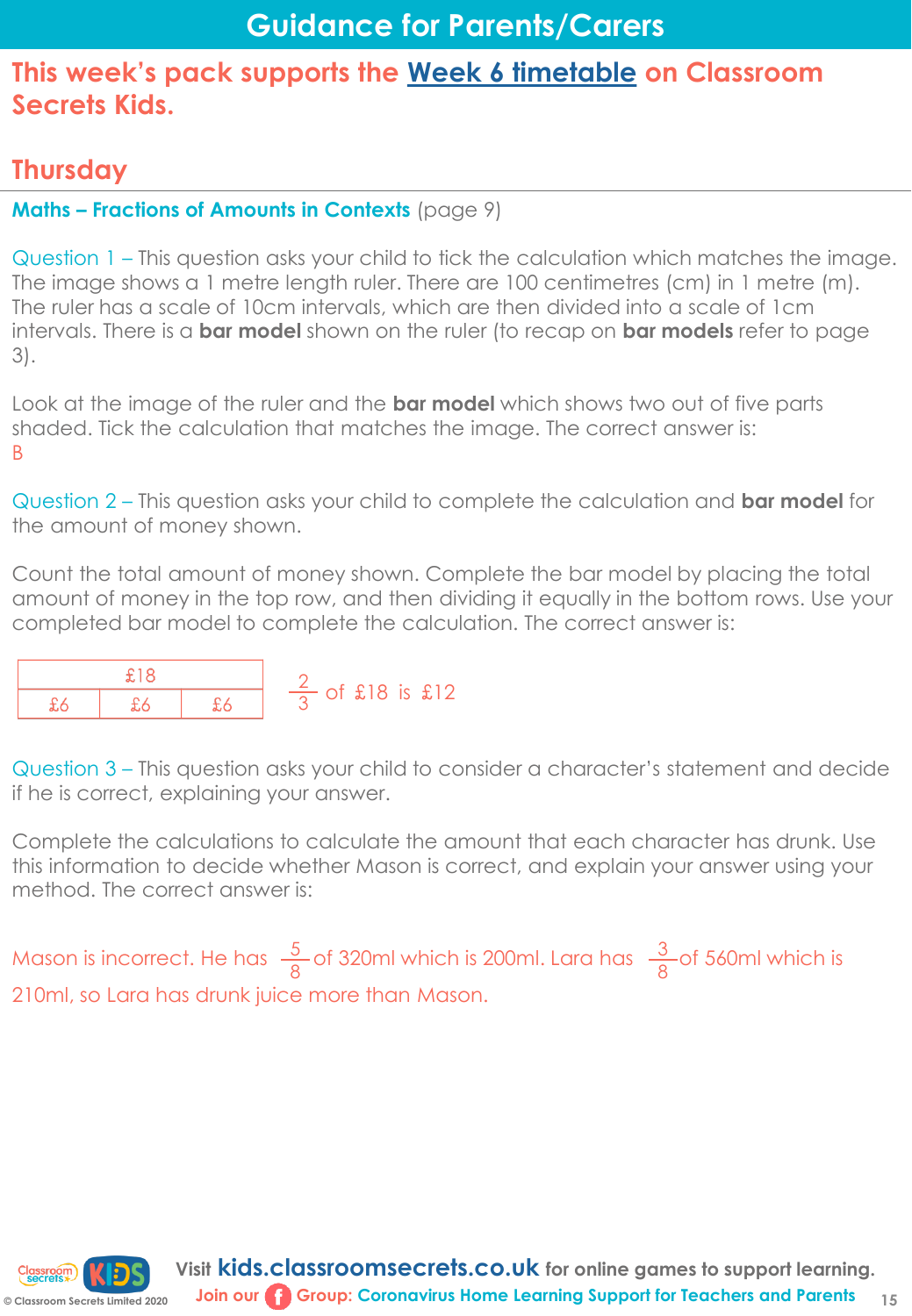## **Thursday**

**English – Plan a Story** (page 10)

For this activity, your child has been asked to plan a story, choosing any topic they wish. A story planning structure has been provided for them to help your child layout their plan correctly. There is a writing checklist at the bottom of the planning format to support your child in including a range of writing features.

**Main characters (description)** – Describe the main characters in your story. You may be able to get well developed characters and the use of synonyms and antonyms from the writing checklist here.

**Setting (where is it taking place)** – Describe where the story is taking place. Use a range of punctuation. You may be able to include a fronted adverbial, similes and metaphors here from the writing checklist.

**Build up (a problem is starting to be revealed)** – Plan a build up to the main problem. You may try to vary the length of sentences here as prompted in the writing checklist. This is a chance to hint to the reader that there is a problem coming and build their suspense, without giving it away.

**Climax (the problem)** – Describe the problem. Use a range of punctuation as prompted in the writing checklist.

**Resolution (how was the problem solved)** – This is where you describe how the problem is solved and create an ending to the story.

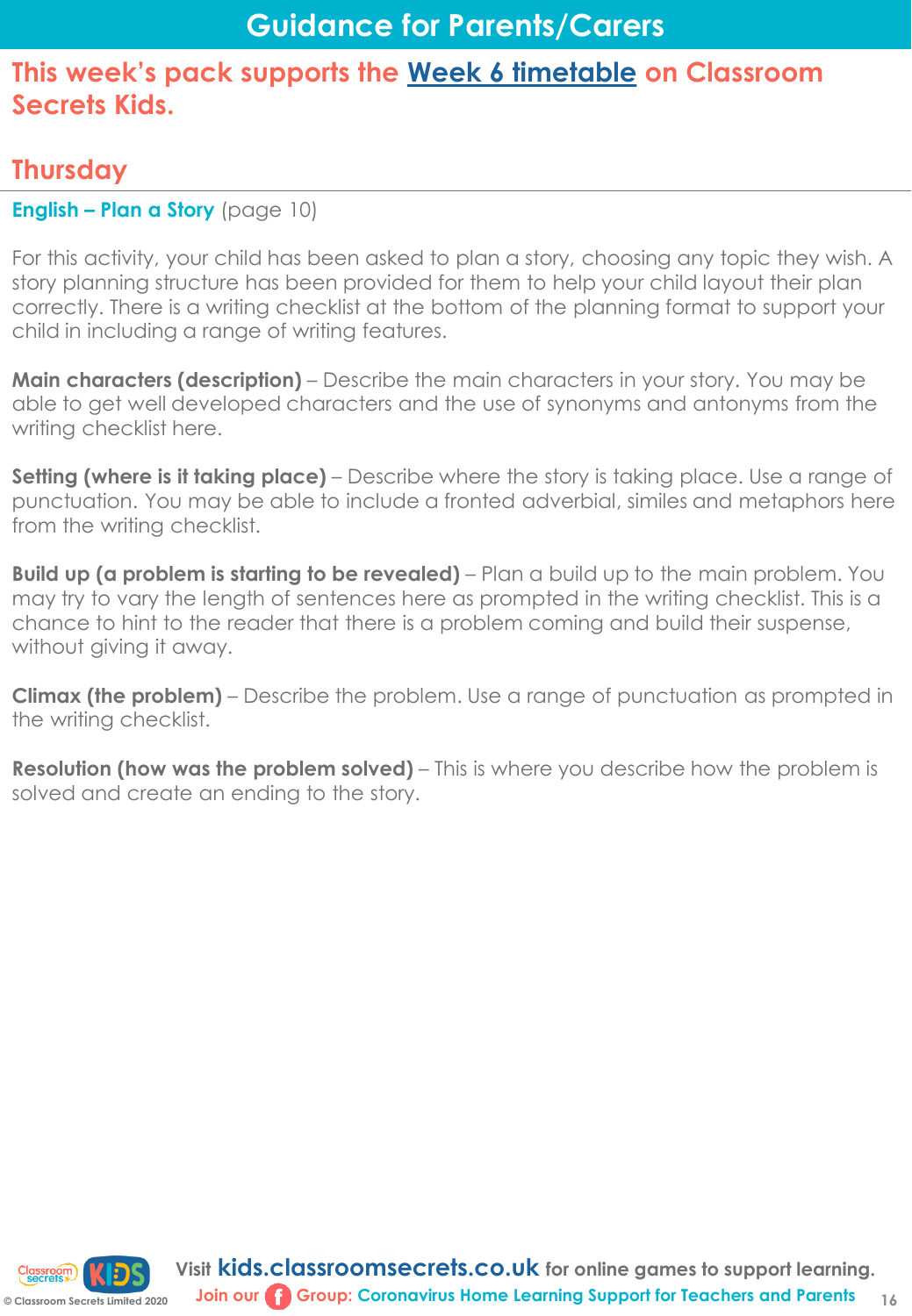## **Friday**

#### **English – Write a Story** (page 11)

For this activity, your child has been use their ideas from the story plan completed yesterday and turn them into a story. They need to refer to their plan throughout and try to include as many features from the writing checklist as possible to make it an engaging story.

#### **Maths – Arithmetic**

Click on the link below to play an arithmetic game which revises some of the skills covered [in Year 5 so far. https://kids.classroomsecrets.co.uk/resource/year-5-arithmetic-test](https://kids.classroomsecrets.co.uk/resource/year-5-arithmetic-test-practice-3/)practice-3/

# **Assembly Activity**

#### **Celebration certificate**

On the following page in this pack (page 18), we have included a 'Home Learning Hero' certificate for you to award. Each week, we'll be hosting a celebration assembly over on our Classroom Secrets Facebook page. For more information, we've added a link to the video of our very first celebration assembly which is available on our YouTube Channel: <https://www.youtube.com/watch?v=883WUY1MU8Y&feature=youtu.be>

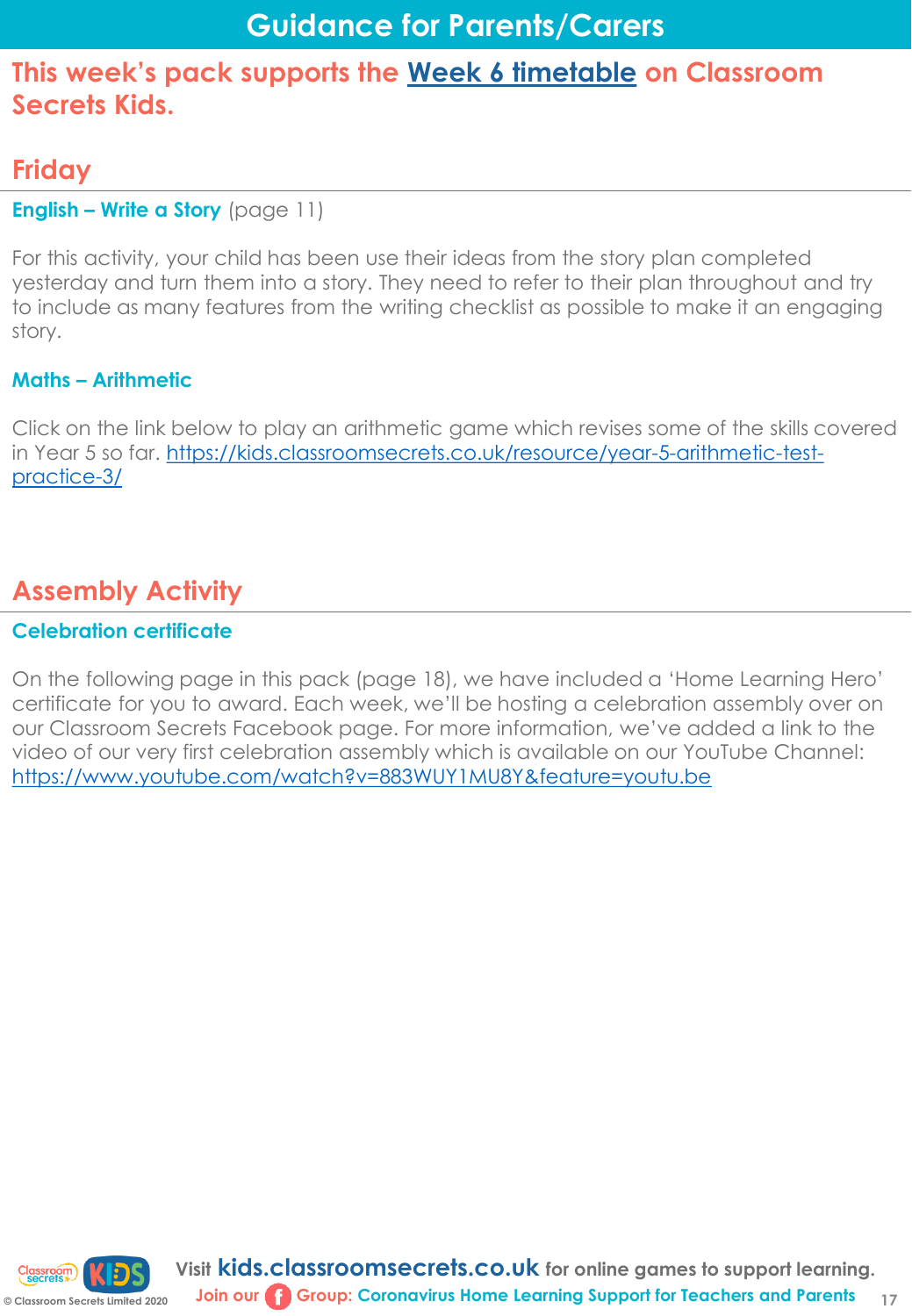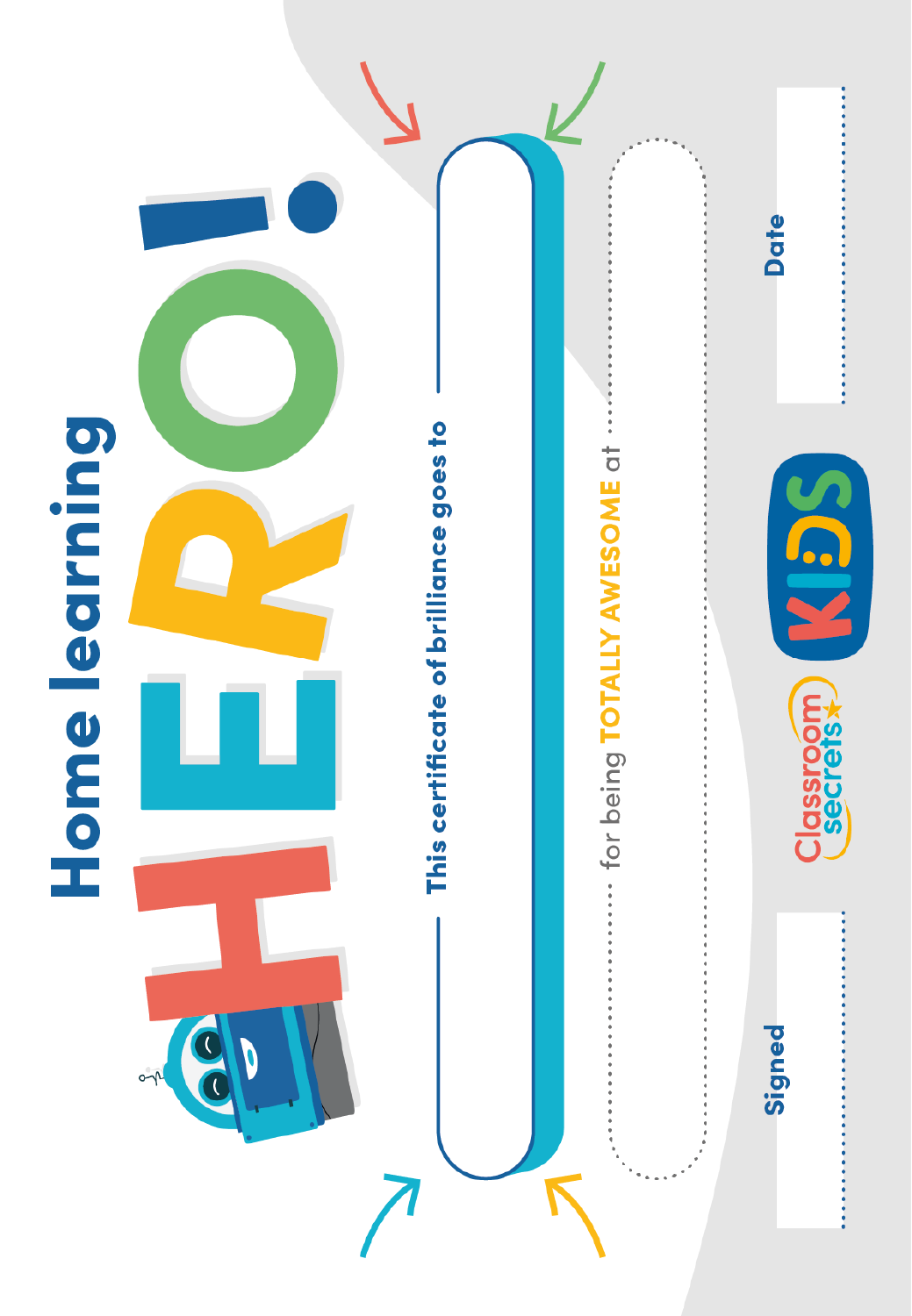## **Additional Resources**

## **English – Guided Reading – Not Even a Whisper** (page 12 - 15)

Children should read the **narrative** (a fictional text such as a story) and answer the questions giving as much detail as they can. Any unfamiliar vocabulary should be highlighted, and children should be encouraged to discuss its meaning or find the definition in a dictionary. Your child may find it easier to read the questions first, then read the text and then answer the questions. In order to answer the questions, it's normal to read the text once in full and then for a second time to find the answers. Help your child practice skimming and scanning by getting them to read the first line of each paragraph and predict if they will find the answer to the question they are looking for in that paragraph.

The answers to the questions are given below.

1. What is the name and nickname of the main character? His name is Harry Nicholls and his nickname is Noisy Harry Nicholls.

2. What is his maths teacher called? Mrs Khan

3. Who said Harry could win gold at the Olympics for talking? Grandpa.

4. For how long each day would he be silent? One hour.

5. Why is he staying silent?

Various answers, for example; to raise money for charity, because it is deaf awareness week.

6. What can we infer about Harry's personality? Harry is caring because he is raising money for a charity by doing something that he will find quite tricky.

7. List three words that tell you that the operation was wonderful. Accept any three of the following; extraordinary, incredible, remarkable, amazing, astounding.

8. Why was Harry supporting deaf awareness week? It gave him the chance to help other people like his brother by raising money.